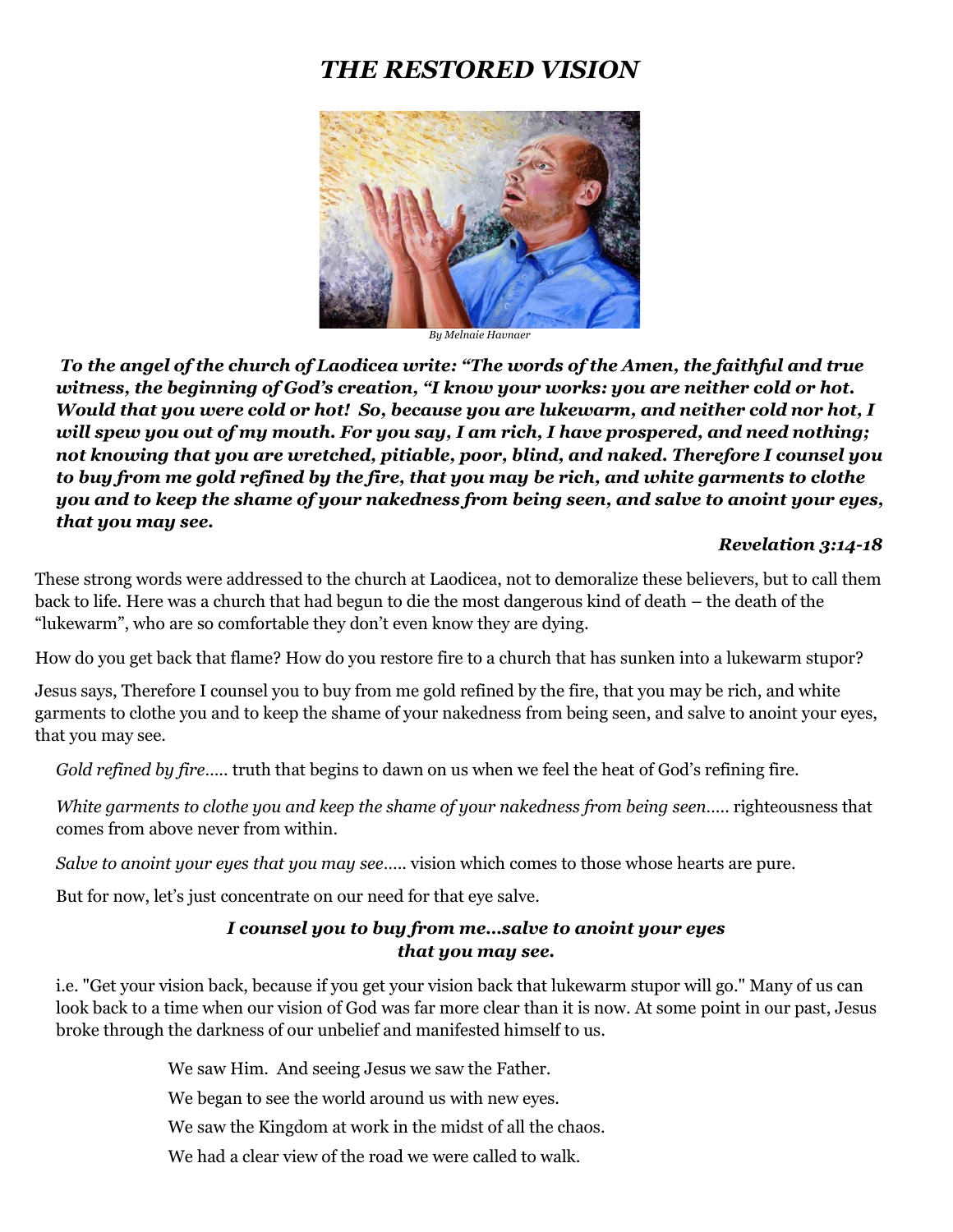And as we walked in the light of that vision, having faith in God was easy. Being able to touch the world around us with God's grace and healing was our joy.

But somewhere down the road our spiritual eyesight began to fade. We woke up one morning and found that our vision of God had fallen under a cloud. And instead of crying to the Father, "Father, the vision you gave me is fading! Father, I can't live without that vision!"

No, instead of calling for help, we went on pretending that everything was normal.

We accepted our fading of this vision as a perfectly natural phenomenon.

And settled down to a dull preoccupation with…

things these eyes can see, and these hands can touch, and these mouths can eat, and drink.

# *Where there is no vision the people perish.*

# *Proverbs 29:18*

In Acts 26, Paul is standing before King Agrippa in chains. And although he is in chains giving an account of his life, Paul is the *only* free man in that magnificent royal meeting hall:

*Thus I journeyed to Damascus with the authority and commission of the chief priests. At midday, O king, I saw on the way a light from heaven, brighter than the sun, shining round me and those who journeyed with me. And when we had all fallen to the ground, I heard a voice saying to me in the Hebrew language, 'Saul, Saul, why do you persecute me? It hurts you to kick against the goads.' And I said, 'Who are you, Lord?' And the Lord said, 'I am Jesus whom you are persecuting. But rise and stand upon your feet; for I have appeared to you for this purpose, to appoint you to serve and bear witness to the things in which you have seen me and to those in which I will appear to you, delivering you from the people and from the Gentiles – to whom I send you to open their eyes, that they may turn from darkness to light from the power of Satan to God, that they may receive forgiveness of sins and a place among those who are sanctified by faith in me.'*

*Wherefore, O King Agrippa, I was not disobedient to the heavenly vision, but declared first to those in Damascus, then at Jerusalem and also to the Gentiles, that they should repent and turn to God and perform deeds worthy of their repentance.*

#### *Acts 26:12-20*

Paul is describing to Agrippa the turning point of his life, which was a vision of Jesus. This vision of Jesus came to him as a gift. It was nothing that he earned or deserved. It just came. But when that vision came to Paul, he did two things:

# **He acted on that vision immediately.**

He went on into Damascus. After his sight came back to him three days later, he received the Spirit, and was baptized. He then immediately went to the synagogues and began proclaiming Jesus as the Messiah!

When they were about to kill him in Damascus, he escaped. Later in Jerusalem he again bore witness. Then in Antioch, and on into the Gentile world Paul continued to obey the heavenly vision.

The Lord Jesus revealed; Paul obeyed.

# **Paul disciplined himself to keep that vision bright through the rest of his life.**

Years later Paul discloses to the Philippians how he continues to pursue the vision. *"that I may know him and the power of his resurrection, and may share his sufferings, becoming like him in his death."*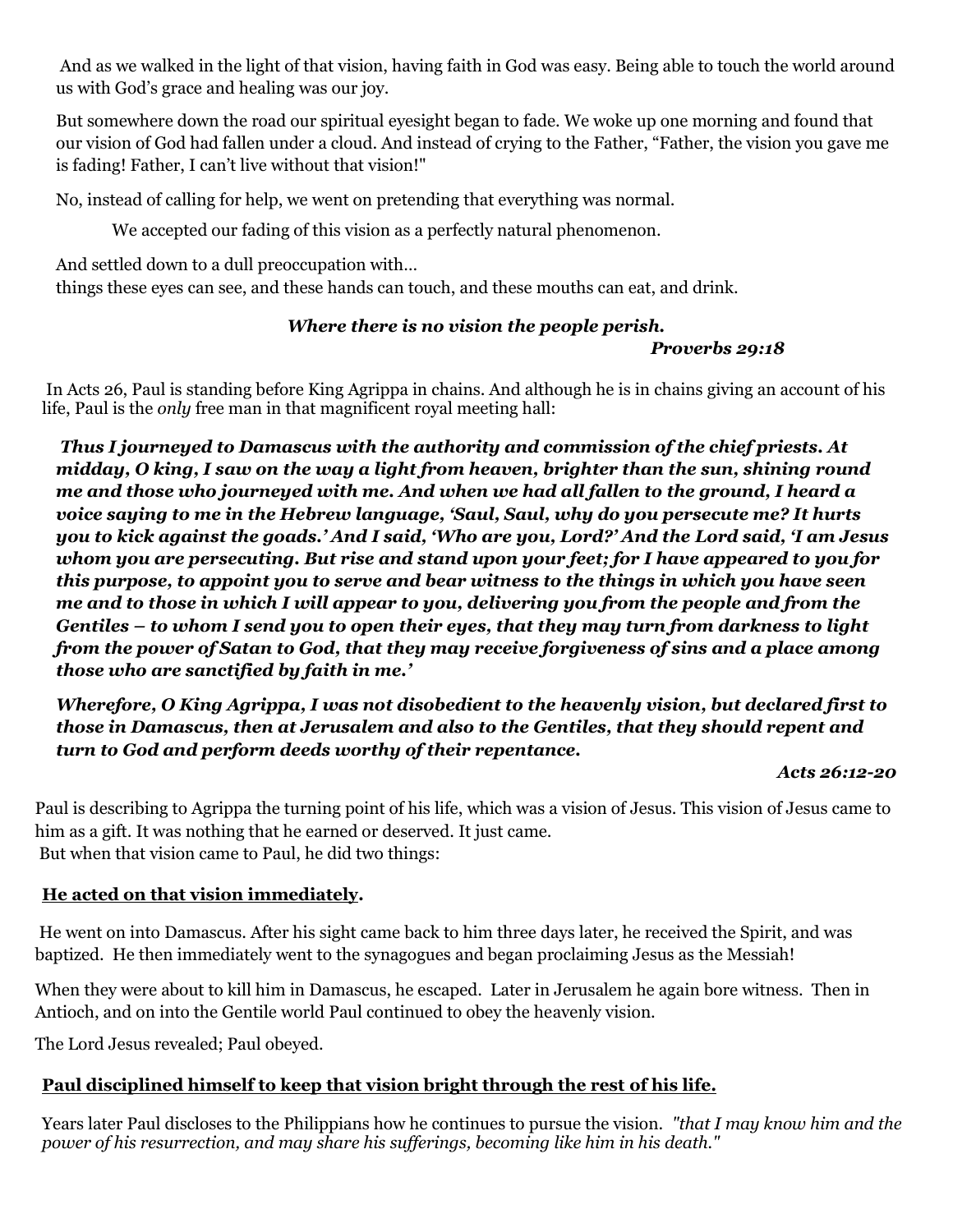#### **He never allows the vision to fade**.

And now the vision has come to us. We didn't earn it. We didn't deserve it. It just came.

BUT when that vision came, it was up to us to act on the vision.

As we *acted…*

As we *responded,* offering back our lives to him who had already given his for us,

As we *began to worship* Jesus, and thank him, and praise him, and confess his name to the Father, and to each other and to the world, and

As *we began to go out into the world and practice his mercy*, and *show grace toward other people*...

#### **the vision became ever more clear.**

The vision is not something on the outside – it's on the inside. It's a flame burning at our center.



*The Fire of God by Melanie Havnaer*

Driving us like a divine obsession.

Fitting us into a plan far bigger than we are.

Joining us to the Body of Christ.

Guiding us to take good news to the poor,

and deliverance to the captives,

and sight to the blind,

and release to the oppressed.

#### **So why didn't the vision stay?**

How come it's not as bright today as it once was in so many of our lives?

Paul's vision remained fresh. Years later Paul stands before King Agrippa wrapped in chains, but his vision of the Lord is brighter than it ever was...because Paul acted on that vision, not just in the first couple weeks or months, but consistently down through the years.

Once God gives us vision of his Son, it's up to us to act on that vision, not just for the first three weeks, but through the rest of our lives. And if the vision, at any point, starts to get dull, it's up to us to get it back.

#### *I counsel you to buy from me… salve to anoint your eyes that you may see.*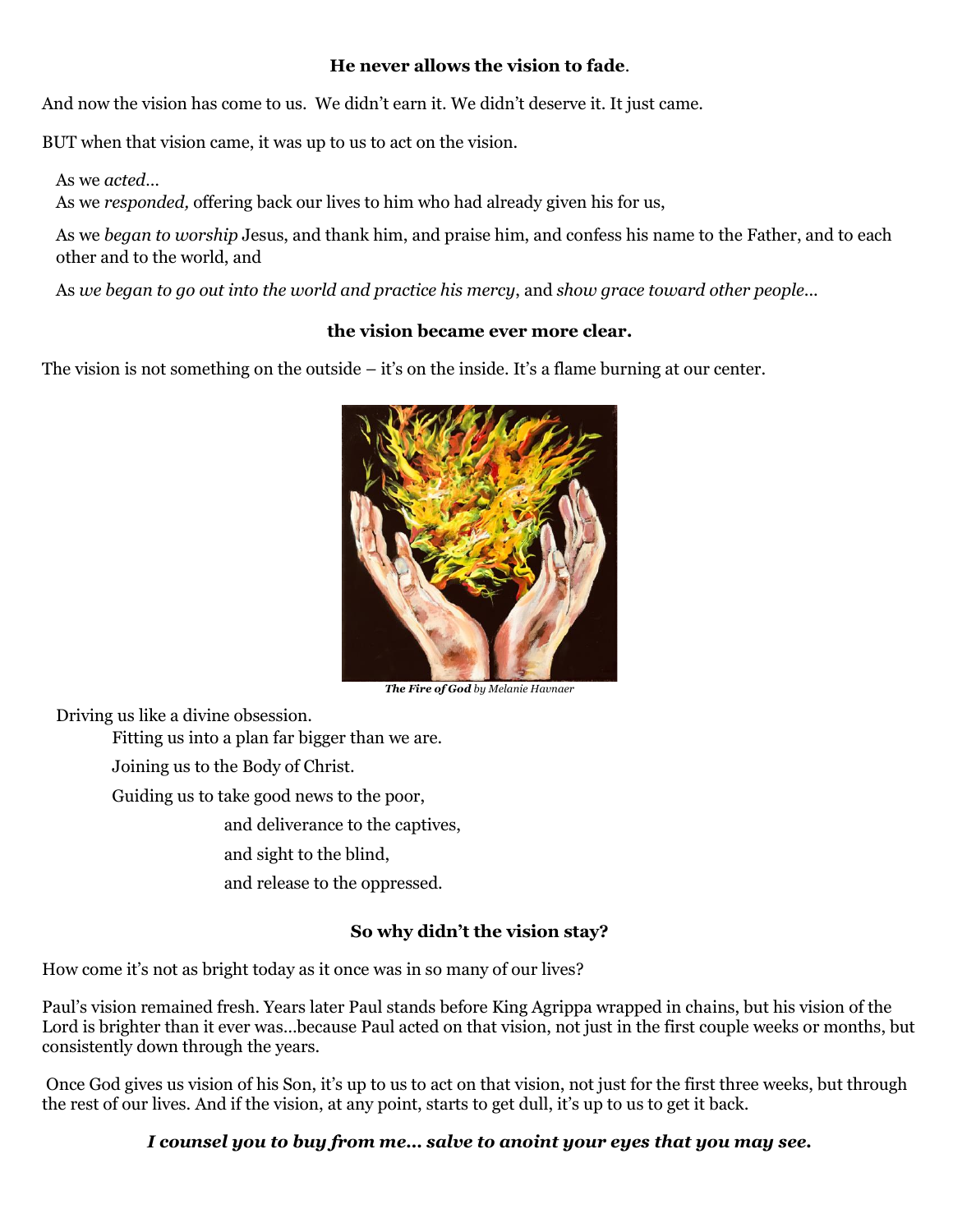So how do we get that eye salve? How do we restore that blazing flame that once burned in our hearts?

The first thing we do is to *admit* that the vision is not what it once was.

It has grown dull. It has become weak and vague.

It is eternally dangerous to go on stumbling through the darkness, pretending to have a vision that we don't have.

#### *For you say, I am rich, I have prospered, and need nothing; not knowing that you are wretched, pitiable, poor, blind, and naked.*

Many of us have wasted years of our lives pretending to ourselves, to each other and yes, even to God that the flame of life that once blazed inside is still there, when in fact it is not. We know all the right words to speak.

We know what motions to go through…

… motions of praise and thanksgiving.

…motions of love and care.

But what do we do if the vision has lost its power in us?

When the words we speak are empty?

When the motions we go through are hollow?

When people come to us with desperate needs and we have nothing to give?

God, help us, to admit the truth when our vision has departed!

When the flame has turned to ash.

We can only move forward when we confess the truth to our Lord Jesus.

Once we have admitted that our vision has faded,

we can then ask God to restore the vision to our thirsting souls.

#### *Restore unto me the joy of Thy salvation and uphold me with Thy free Spirit. Psalm 51:12*

Restore to me the vision I once had! Clear my eyes so I can see once again! Put salve on my eyes, Lord God! I've run out of bread. A friend has come to me on a journey and I have nothing to set before him. Open my eyes, Lord, so I can see what I'm doing and minister the Kingdom to this person.



The promise is that if we ask for vision we will get it.

For every one who asks receives and he who seeks finds, and to him who knocks it is opened… provided we keep at it…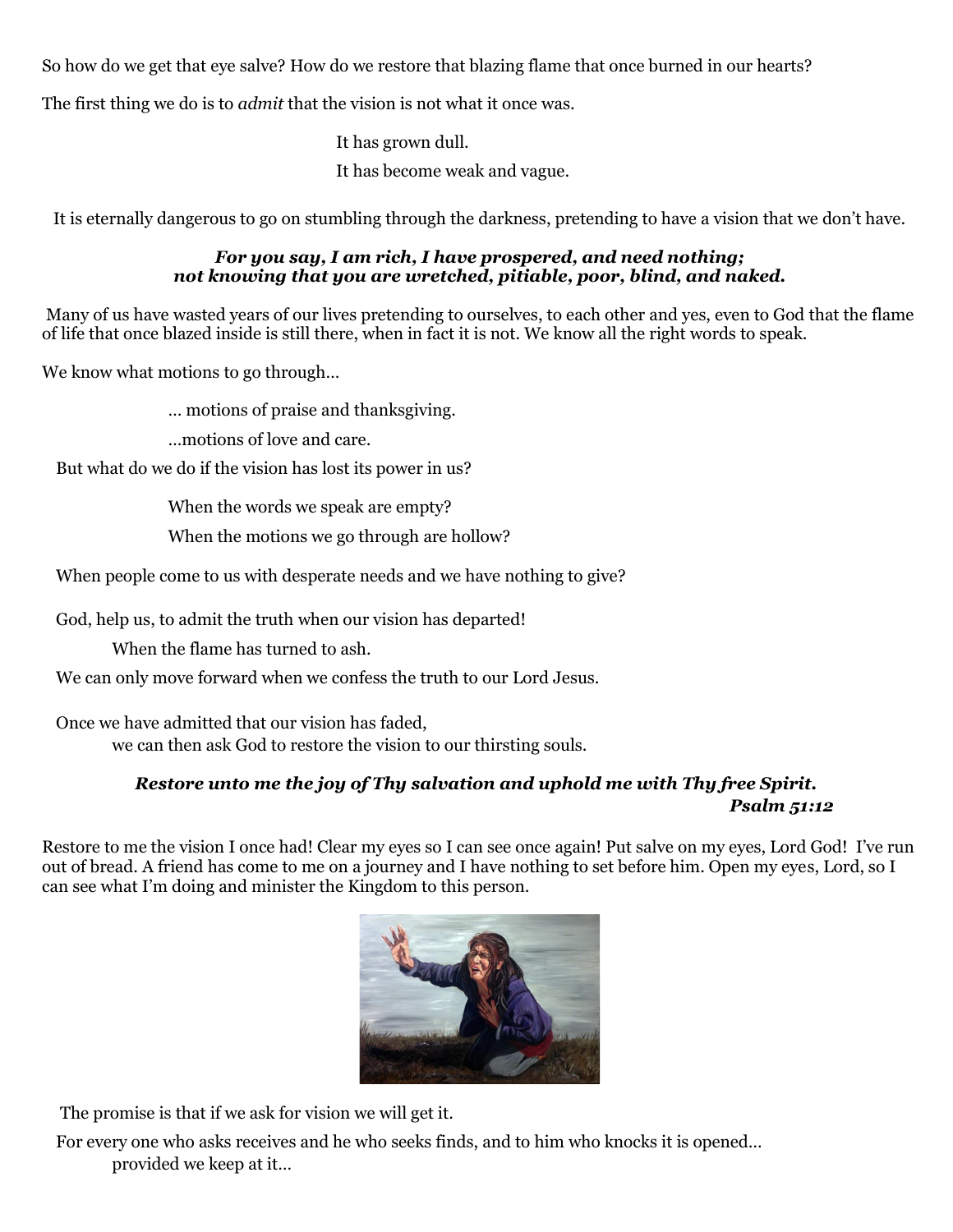# **Keep asking. Keep seeking. Keep knocking.**

The man who went to his friend at midnight did not get the bread at the first knock. He had to keep knocking, and knocking, and knocking until the dullness of his own soul, which had caused him to run out of bread in the first place, was overcome. Then the door opened for him.

And this is what we have to do. We have to keep at it until we prove to ourselves, and to the Lord, that we truly want to be restored.

#### *Create in me a clean heart, O God, and renew in me a right spirit. Cast me not away from Thy presence, and take not Thy Holy Spirit from me. Restore to me the joy of your salvation, and uphold me with your free Spirit.*

*Psalm 51:10-12*

Everyone who asks for restored vision receives it –

everyone.

But there's one more thing we have to do.

As the Spirit begins to fan the dying coals with us, we need to stir them up. The Spirit blows on the coals: we stir them with our obedience. God works his life into us; we work his life out with action.

The Lord imparts the power…and by that power we obey.

# **Stir up the vision.**

# *Hence I remind you to stir up the gift of God that is within you through the laying on of my hands; for God did not give us a spirit of timidity but a spirit of power and love and selfcontrol. Do not be ashamed then of testifying to our Lord…*

 *2 Timothy 1:7-8*

Stir up the gift by opening your mouth and bearing witness to what you have seen.

# *And I tell you, every one who confesses me before men, the Son of man will confess before the angels of God…*

#### *Luke 12:8*

Is Jesus talking only about the end of the age when he will confess us before the angels? Or is he also talking about now? Just as surely as Jesus lives to make intercession for us according to the will of God, he also ever lives to confess us before the angels. I confess Jesus before men boldly: Jesus confesses me before the angels.

> Suddenly my eyes open and I begin to see again. My vision is coming back.

We have opted to be, what we piously call, "silent Christians." No wonder our vision has faded!

Our excuse is that there are so many phonies around. "You hear them testifying to Jesus, and bigotry is oozing out of their pores!" "In church their mouths are full of praise to God, but out in the rat-race they're deceitful, and hard, and mean." "Man, we don't want to be lumped in with those people! We're not going to talk all that pious talk like they do. No, we'll go through this world like Jesus did – doing good."

But remember that while Jesus did indeed go through the world doing good, he also opened his mouth and proclaimed the Kingdom. It was his words that shook that world. …. And got him in trouble with the religious folks.